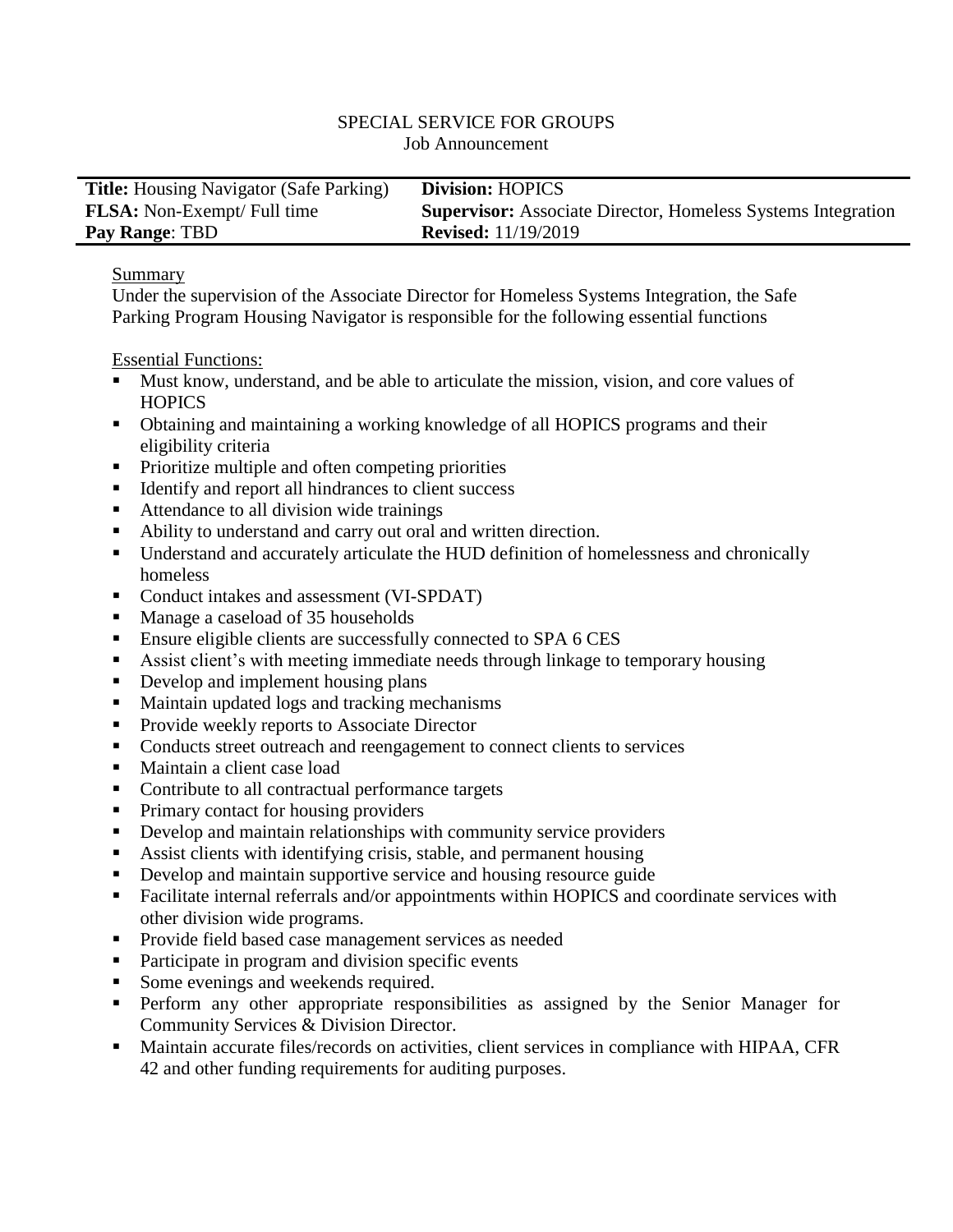- Attend meetings associated with other projects as assigned by Senior Manager for Community Services.
- Maintain appropriate boundaries with staff, clients and community partners.
- Adhere to SSG's Code of Ethics and HOPICS' Core Values.
- Represent the Agency in a professional manner at meetings and community events.

## Secondary Functions

Responsible for coordinating transportation for participants using Agency van as needed.

# Minimum Qualifications – Knowledge, Skills and Abilities Required

- High School diploma and 5 years' experience in the social service field OR bachelor degree in social work or related field and two years of experience in the social service field.
- If in recovery, a minimum of three  $(3)$  years of being drug and alcohol free is MANDATORY.
- Ability to work with clients from diverse cultural, ethnic, and socio-economic backgrounds.
- Verification of Employment Eligibility and Background Clearance
- Ability to communicate effectively, both written and orally.
- valid driver's license and reliable transportation.
- Current proof of Auto Insurance required.
- TB test required (Not more than (3) months prior to or (7) days after date of hire and renewal annually thereafter.
- CPR and First Aid Certification required within 30 days of employment with company.
- Basic computer word processing skills required.
- Ability to understand and carry out oral and written direction.

### Non-Essential Qualifications (optional) – Knowledge, Skills and Abilities

- Working knowledge of Excel, HMIS, and other database programs is desirable.
- Knowledge of various community based treatment providers is desirable.

Supervisory Responsibilities

This position does not have any supervisory responsibilities.

Environmental Conditions (Working Conditions)

- The environment for this position is office and field based.
- Must be able to work in an environment with many priorities, busy, and fast paced.
- Must be able to problem solve, adapt to changes that are unpredictable.
- Must be able to work with highly aggressive clients.
- Must be able to work in various shelters environments.
- Exposed to highly aggressive clients: must communicate too many sources including courts and outside community agencies: sometimes noisy, loud and disruptive clients.

# Physical Requirements

In the course of performing this job, the incumbent typically spends time sitting, standing, walking, speaking, thinking, listening, and carrying (20lbs). Must sit at computer for data entry and reports: sometimes spend time driving and walking and carrying equipment/files/charts. Assisting client with moving their personal belongings. Speak to staff